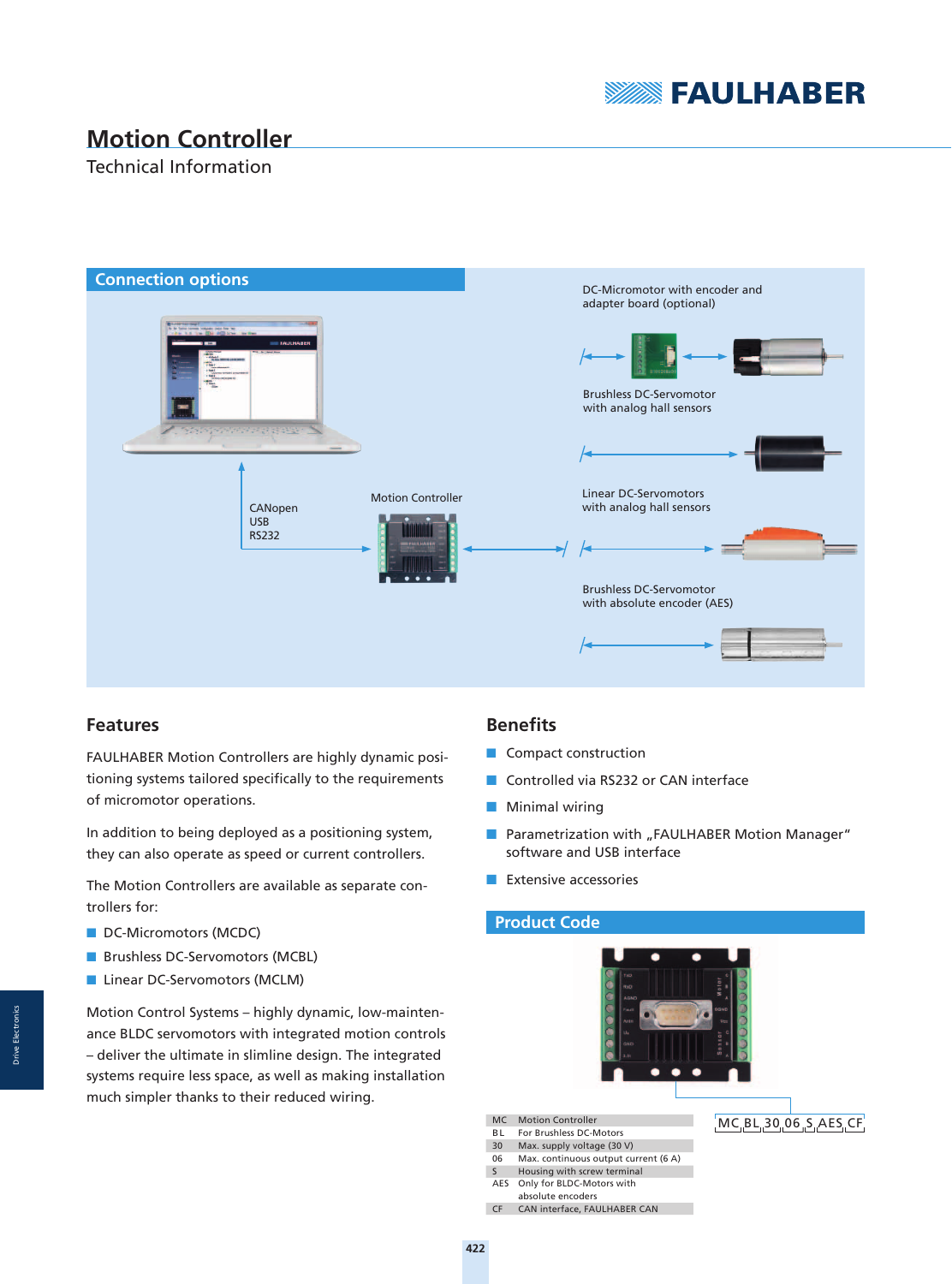

Configuration, Networking, Interfaces

## **Operating Modes**

#### **Speed control**

PI speed controls, even for demanding synchronization requirements

#### **Positioning**

For moving to defined positions with a high level of re solution. Using a PD Controller, the dynamic response can be adjusted to suit the application. Reference and limit switches are evaluated by means of various homing modes.

#### **Speed profiles**

Acceleration ramps, deceleration ramps and maximum velocity can also be defined for each section. As a result, even complex profiles can be implemented quickly and effectively.

#### **Current control**

Protects the drive by limiting the motor current to the set peak current. The current is limited to the continuous current by means of integrated I²t monitoring if required.

#### **Protective features**

- Protection against ESD
- Overload protection for electronics and motor
- Self-protection from overheating
- Overvoltage protection in generator mode

## **Extended operating modes**

- Stepper motor mode
- Gearing mode
- Position control to analog set point
- Operation as servo amplifier in voltage adjuster mode
- Torque/force controller using variable set current input

#### **Options**

Separate supply of power to the motor and electronic actuator is optional (important for safety-critical applications). Third Input is not available with this option. Depending on the controller, additional programming adapters and connection aids are available. The modes and parameters can be specially pre-configured on request.

## **Interfaces - Discrete I/O**

#### **Setpoint input**

Depending on the operating mode, setpoints can be input via the command interface, via an analog voltage value, a PWM signal or a quadrature signal.

#### **Error output** (Open Collector)

Configured as error output (factory setting). Also usable as digital input, free switch output, for speed control or signaling an achieved position.

**Additional digital inputs**

For evaluating reference switches.

## **Interfaces - Position Sensor**

Depending on the model, one of the listed interfaces for the position and speed sensor is supported.

#### **Analog Hall signals**

Three analog Hall signals, offset by 120°, in Brushless DC- Motors and Linear DC-Servomotors.

#### **Incremental encoders**

In DC-Micromotors and as additional sensors for Brushless DC-Motors.

#### **Absolute encoders**

Serial SSI port, matching Brushless DC-Servomotors with AES encoders

### **Networking**

### **FAULHABER Motion Controllers are available with three different interfaces.**

**RS:** This indicates a system with an RS232 interface. It is ideal for applications that do not use a higher level controller. Operation is made simple through the use of a plain text command set which can be used to generate scripts and programs that can run automously on the controller itself.

**CF:** This indicates a system with a FAULHABER CAN interface. This version contains the CiA 402 commands and includes the RS232 interface commands which are translated into simple to use CAN commands. This version is intended as a user friendly, simple to use bridge into to the complex use of CAN communications. A CAN master is always required when using this version.

**CO:** This indicates a system with a CANopen interface. This version is ideal when integrating a FAULHABER motion controller into a system with a PLC, either directly or through the use of a gateway. All parameter settings are made via the object directory. Configuration is possible through the use of the FAULHABER Motion Manager 5.0 or better, or standard CAN configuration tools.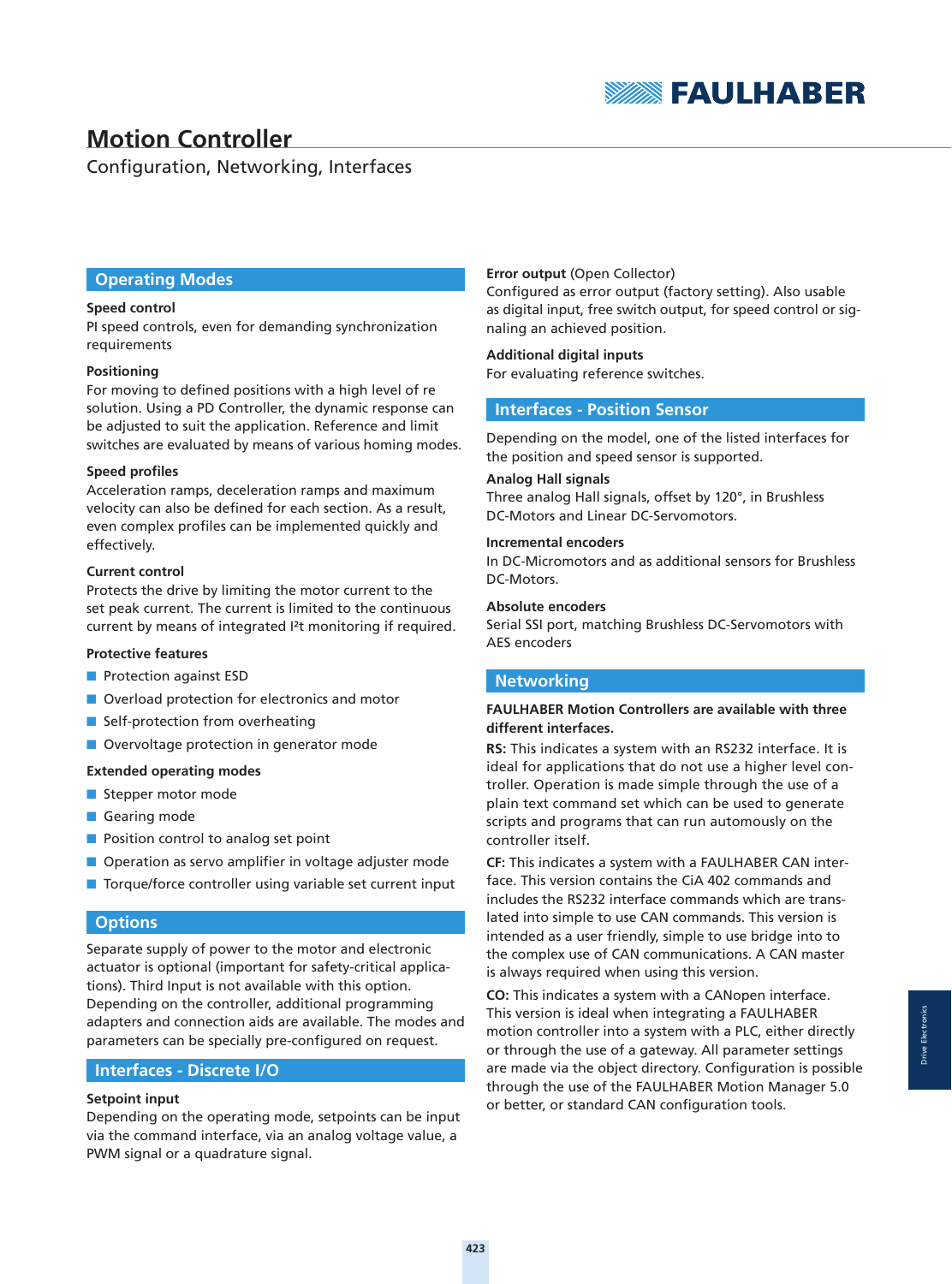

Configuration, Networking, Interfaces

## **Interfaces – Bus Connection**

### **Version with RS232**

For coupling to a PC with a transfer rate of up to 115 kbaud. Multiple drives can be connected to a single controller using the RS232 interface. As regards the control comput er, no special arrangements are necessary. The interface also offers the possibility of retrieving online operational data and values.

A comprehensive ASCII command set is available for programming and operation. This can be preset from the PC using the "FAULHABER Motion Manager" software or from another control computer.

Additionally, there is the possibility of creating complex processes from these commands and storing them on the drive. Once programmed as a speed or positioning controller via the analog input, as step motor or electronic gear unit, the drive can operate independently of the RS232 interface.

#### **Versions with CAN CF or CO**

Two controller versions with a CANopen interface are available for optimal integration within a wide range of applications. CANopen is the perfect choice for networking miniature drives because the interface can also be integrated into small electronics. Due to their compact size and efficient communication methods, they are the ideal solution for complex fields of application such as industrial automation.

#### **CF version: CANopen with FAULHABER channel**

The CF version supports not only CiA 402 standard operating modes but also a special FAULHABER Mode. Via PDO2, operator control is thus analogous to that of the RS232 version. Extended operating modes such as operation with analog setpoint input or the stepper or gearing mode are also supported. The CF version is therefore particularly suitable for users who are already familiar with the RS232 version and wish to exploit the benefits of CAN in networking.

#### **CO version: pure CANopen**

The CO version provides the CiA 402 standard operating modes. All the parameters are directly stored in the object directory. Configuration can therefore be performed with the help of the FAULHABER Motion Manager or by applying available standardized configuratons tools common to the automation market. The CO version is particularly suitable for users who already use various CANopen devices or operate the Motion Controllers on a PLC. With dynamic PDO mapping it is possible to achieve highly efficient networking on the CAN.

#### **CF / CO comparison**

|                                                                                               | <b>CF</b>                                   | CO                                                            |
|-----------------------------------------------------------------------------------------------|---------------------------------------------|---------------------------------------------------------------|
| NMT with node<br>guarding                                                                     |                                             |                                                               |
| Baud rate                                                                                     | 1 Mbit max., LSS                            | 1 Mbit max, LSS                                               |
| <b>EMCY object</b>                                                                            |                                             |                                                               |
| <b>SYNCH Objekt</b>                                                                           | $\bullet$                                   |                                                               |
| Server SDO                                                                                    | 1x                                          | 1x                                                            |
| <b>PDO<sub>S</sub></b>                                                                        | 3xRx<br>3xTx<br>each with static<br>mapping | $4 \times R$<br>$4 \times Tx$<br>each with dynamic<br>mapping |
| PDO ID                                                                                        | fixed                                       | adjustable                                                    |
| Configuration                                                                                 | <b>Motion Manager</b>                       | <b>Motion Manager</b><br>from V5                              |
| Trace                                                                                         | PDO3 (fixed)                                | Any PDO                                                       |
| Standard operating<br>modes<br>- Profile Position Mode<br>- Profile Velocity Mode<br>- Homing |                                             |                                                               |
| Ext. operating modes                                                                          | <b>FAULHABER</b><br>channel                 |                                                               |

Both versions support the CANopen communication profile to CiA 301 V4.02. The transfer rate and node number are set via the network in accordance with the LSS protocol conforming to CiA 305 V1.11.

For this purpose, we recommend using the latest version of the FAULHABER Motion Manager.

## **Notes**

Device manuals for installation and start up, communication and function manuals, and the "FAULHABER Motion Manager" software are available on request and on the Internet at www.faulhaber.com.